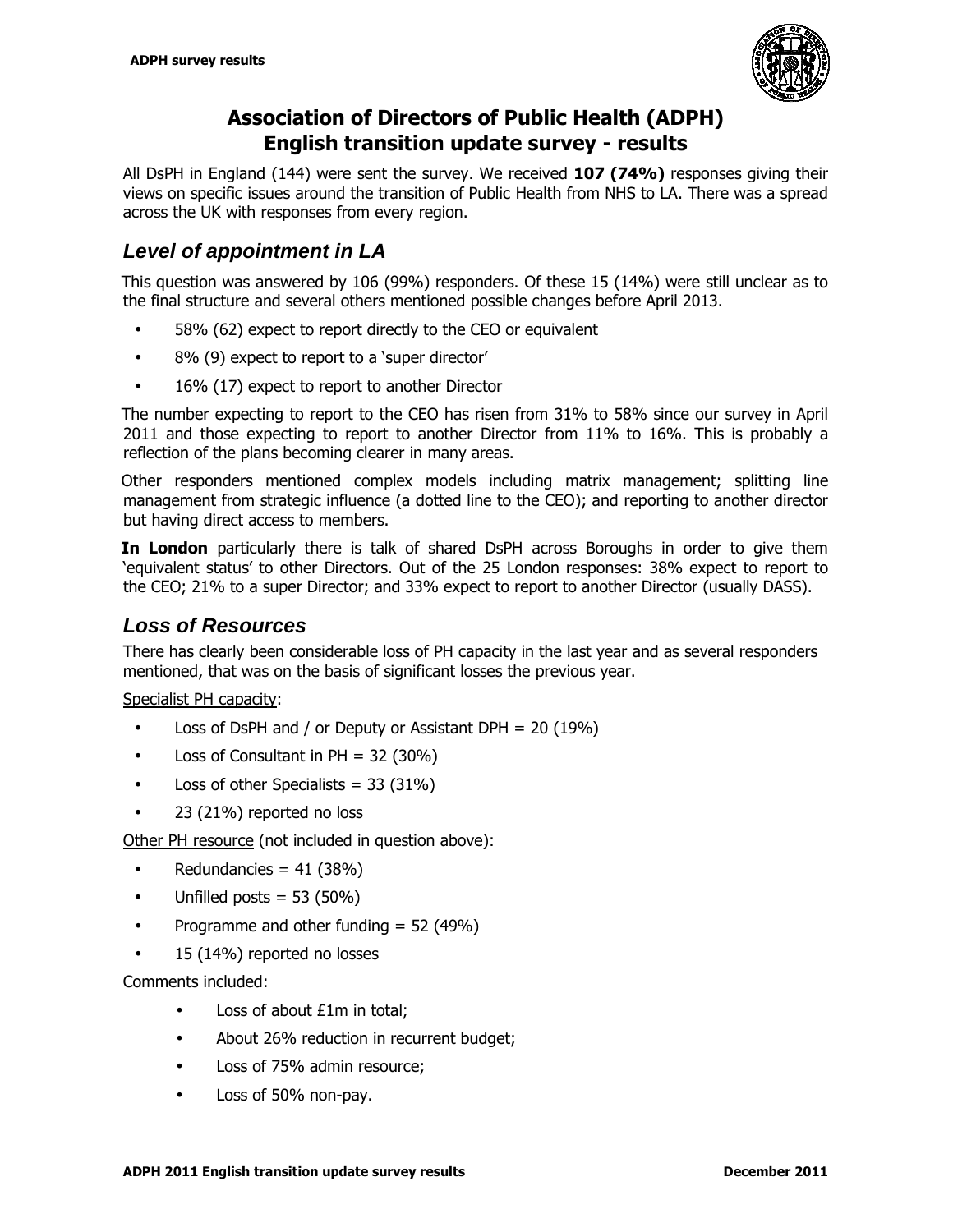

### **Where do you see yourself in 18 months time?**

There is still a lot of uncertainty around the transfer to LAs and structures have not been finalised. However 98 (92%) were able to answer this question - although for some it was a best guess. Of those who answered:

- 66% (65) expect to be working in PH in LA;
- 13% (13) expect to be working in PH but not in LA;
- 20% (20) expect to not be working in PH or will be retired.

Typical comments were:

- Tired, bored and fed up with reorganisations that add no value to anybody;
- A lot depends on the HR conditions;
- I am looking at any reasonable exit strategy;
- I am happy to work in the LA.

### **What should ADPH top 3 priorities be?**

There were 267 comments made under this question. Analysis under broad themes produced the following table.

| <b>Broad theme</b>                         | No of<br>comments | Notes / Example comment(s)                                                                                                                                                                                                                                                                            |
|--------------------------------------------|-------------------|-------------------------------------------------------------------------------------------------------------------------------------------------------------------------------------------------------------------------------------------------------------------------------------------------------|
| Opposing<br><b>Health Bill</b>             | 3                 | "The impact of privatisation on the NHS"                                                                                                                                                                                                                                                              |
| Independence<br>of DPH                     | 4                 | "Right to place advice in the public domain"                                                                                                                                                                                                                                                          |
|                                            |                   | "Expedite the transition";                                                                                                                                                                                                                                                                            |
| <b>Issues with</b><br>the transition       | 9                 | "Ensure we are not sidelined by clusters in the transition<br>period"                                                                                                                                                                                                                                 |
| LA role in PH                              | 14                | "Making public health central to the Local Authority";<br>"It is time to redefine the agenda from one that focuses on the<br>location of the DPH post within a council (line management,<br>accountability) onto one that defines what a council performing<br>well on PH will have in place and do." |
| <b>ADPH</b><br>specific                    | 15                | "Future sustainability of ADPH itself"; "continue to build as a<br>coherent group representing local DsPH"                                                                                                                                                                                            |
| Development<br>for DsPH                    | 16                | "professional support and networking";<br>"Support DsPH and staff through transition"                                                                                                                                                                                                                 |
| Sustain links<br>with NHS /<br><b>CCGs</b> | 16                | "Ensuring DPH role in NHS is maintained"<br>"Role and relationship with CCGs and NHSCB"                                                                                                                                                                                                               |
| Get back to<br>the 'day job'               | 17                | "Stress our unquestionable commitment to health inequalities";<br>"National advocacy on policy issues eg minimum unit price for<br>alcohol"                                                                                                                                                           |
| Health<br>Protection /<br><b>PHE</b>       | 22                | "Links/relationship between PHE and DsPH"<br>"Health protection responsibilities clearly to DPH"<br>"DPH role in Screening locally"                                                                                                                                                                   |